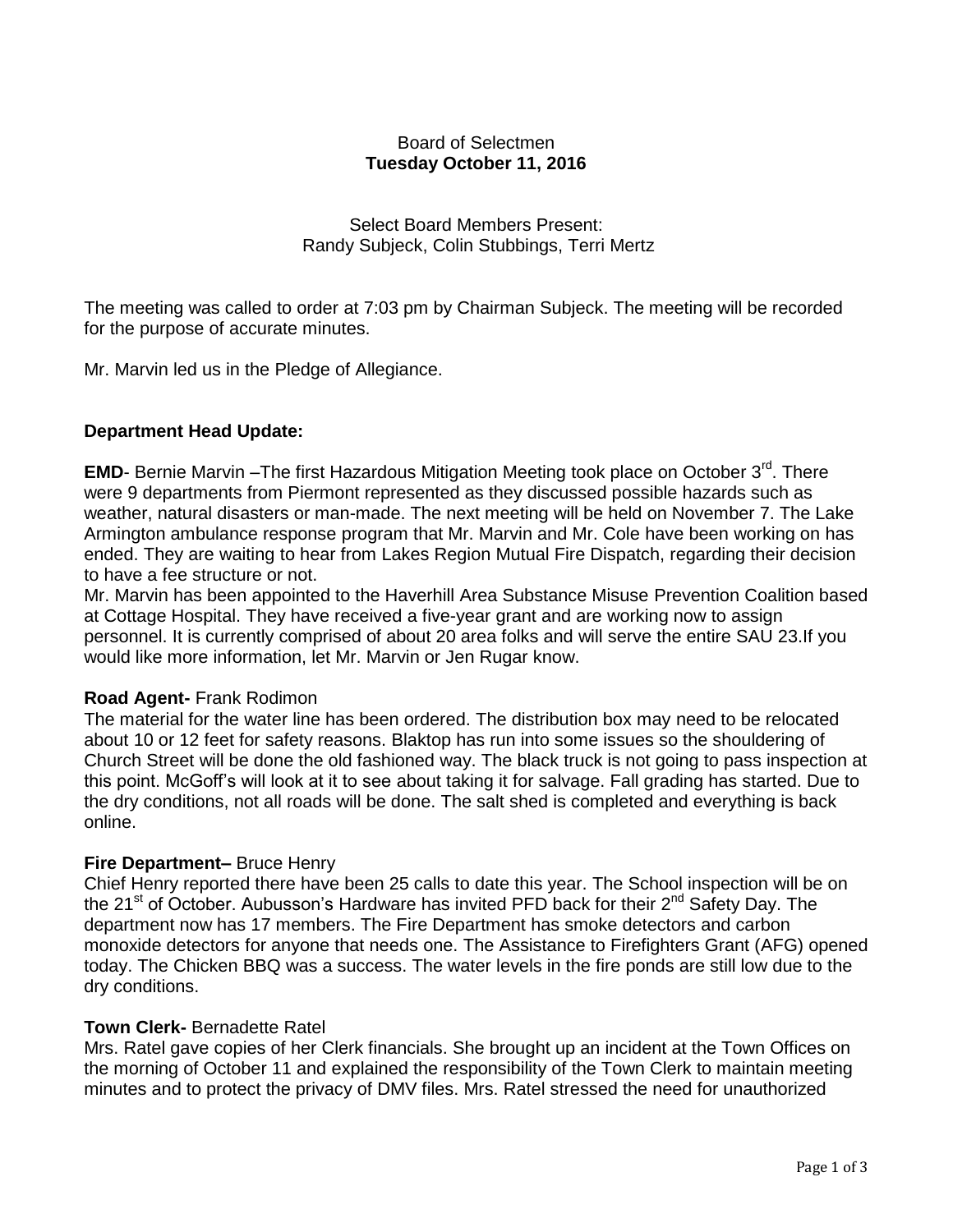persons to keep out of the Town Clerk's work area. Mrs. Ratel explained that she and Jen Rugar have signed agreements with the State regarding Diver Privacy.

**Treasurer-** Heather Subjeck gave an update regarding reconciliation of Town bank accounts.

## **Trustees of Trust Funds-** Abby Metcalf

Mrs. Metcalf stated that she has received the quarterly report from Stifel regarding the accounts. She gave a copy to the Board.

## **Administrative Assistant-** Jen Rugar

Mrs. Rugar stated that Camp Walt Whitman has provided the number of campers and staff for the 2016 camping season. The credit application for Michie Corporation will be filled out and submitted tomorrow as requested by Mr. Rodimon.

**Approve Manifest-** The manifest was not ready due to an issue with the BMSI Software.

**Old Business-** Chris Fournier from HEB has provided letters to the Board regarding a change order for the Indian Pond Bridge Project that need to be printed on Town letterhead and sent to NH-HSE and FEMA.

Roundup Policy – Selectwoman Mertz stated that although she sees nothing wrong with the policy as written, she will not sign it because she still disagrees with the use of Roundup. Selectman Stubbings made a motion to accept the Roundup Policy. Chairman Subjeck seconded the motion. Motion passed 2-1

Selectwoman Mertz asked why items she had requested at 8:46 am today were not added to the Agenda for this evening's meeting. Chairman Subjeck clarified the process to have items added to an agenda for a Selectmen's Meeting or Work Session. Selectwoman Mertz stated there is no policy for documentation of Agenda items and she felt her items should have been added to the Agenda.

#### **Public Input-**

Suzanne Woodard commented there are two sides to every story and that different people see things differently.

Tim Cole commented that although he does not live in this town, he considers Piermont to be his Town. He asked how much the pending lawsuit is costing the Town at this point. Chairman Subjeck asked Jen Rugar if she had the figures. Jen Rugar replied that the total through August is \$7296.53.

Sam Rounds commented that maybe Piermont needs to catch up with changes in laws and maybe it has to cost money to do so.

Carlos Manrique commented on his disagreement with the new assessed value of his property by Avitar Assessing. He stated that he met with Avitar to discuss this and has hired an independent appraiser and will submit an abatement form. Several other taxpayers stated their displeasure with the current assessing company.

**Approve Minutes-** Minutes from September 27, 2016 were reviewed. Selectwoman Mertz's input was not included; as she had not returned from her Leave of Absence and was not present at that